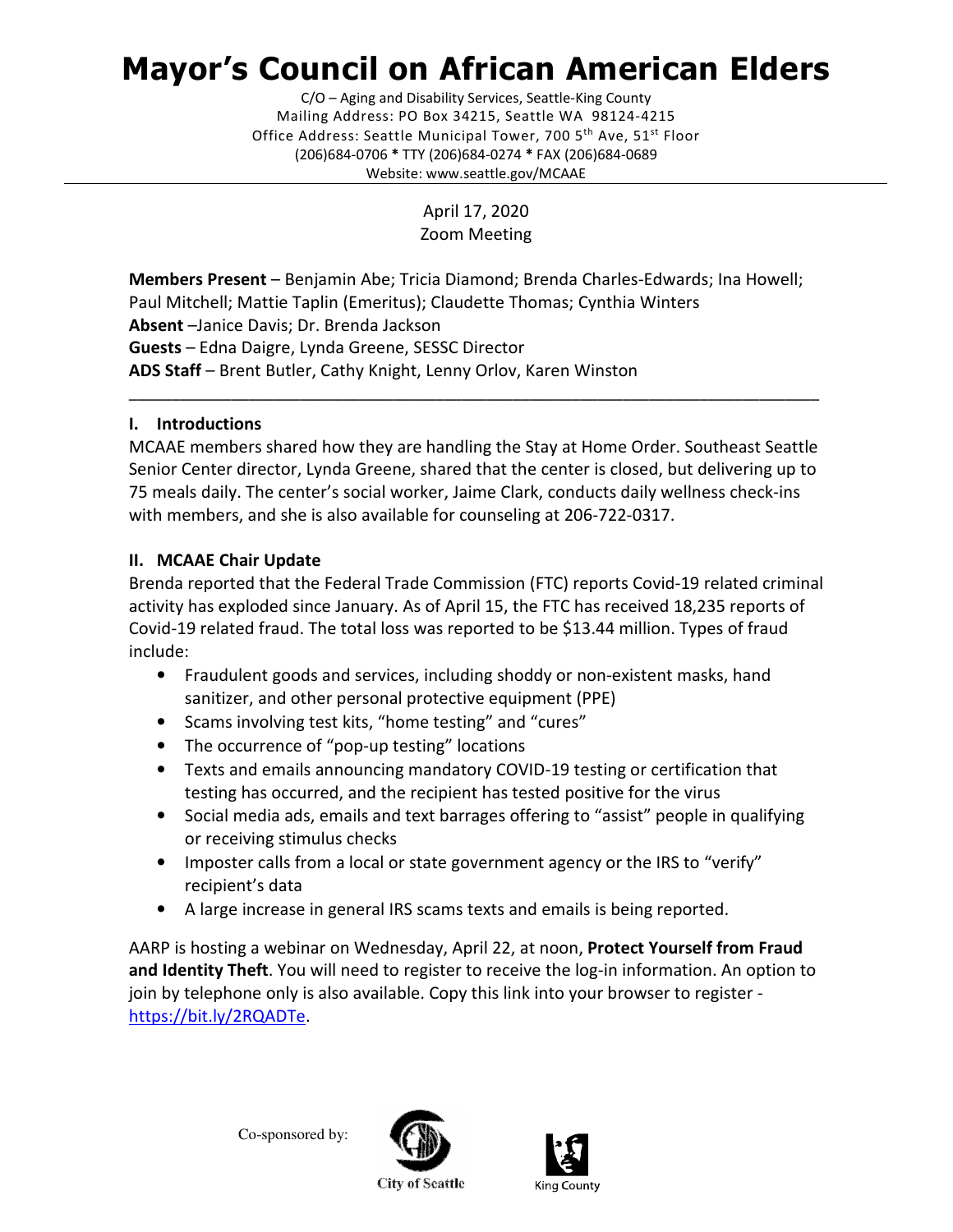#### III. ADS COVID-19 Update

 Cathy provided the following updates: COVID-19

- • All Area Agencies on Aging (AAAs) throughout the country received federal funds to address issues created by the COVID-19 outbreak, and ADS is working to support community partners. The funding can be used through 2021.
- An article appeared in the Seattle Times These helpers are fighting the coronavirus by delivering hot lunches and groceries to Seattle area seniors,<https://bit.ly/3cu7dlq>.
- • ADS staff are currently working to get personal protective equipment (PPE) for caregivers.

## IV. COVID-19 and African Americans

MCAAE members read the following articles before the meeting:

- 1. What the COVID-19 Pandemic Means for Black Americans, https://bit.ly/2yRhbyY
- 2. Poor, Older Black Americans Are an Afterthought in the COVID-19 Crisis, <https://bit.ly/2yRGvF4>
- 3. King County Race & Ethnicity Summary, https://bit.ly/3chGJ6y

 The articles summarize how African Americans in the U.S. are dying at higher rates when compare to other groups. This is happening to individuals who live in poor, vulnerable communities, and lack access to health care primarily in cities where there are higher concentrations of African Americans, such as New York, Detroit, Chicago, and New Orleans.

 In King County, among the confirmed cases, a limitation of the data is that race/ethnicity is available for only 51% of cases. Among deaths due to COVID-19 through April 10, 2020, 274 cases have died (6.8%). The rate of death is highest among non-Hispanic Whites (14.6 deaths per 100,000 King County residents) and is significantly higher relative to non- Hispanic Blacks (7.7 deaths per 100,000 King County residents) and Hispanics/Latinos of any race (6.3 deaths per 100,000 King County residents).

 What followed was a discussion about what the MCAAE could do to address the disparities. Members discussed how more emphasis should be put on empowering our community to practice better self-care. It was suggested that the MCAAE collaborate with churches to create messages for self-care practices, including encouraging young people to wear masks. Members also discussed how seniors in south Seattle are having difficulties getting the medications they need due to fear of leaving their homes, and because some pharmacies are not offering home delivery services. Everyone was reminded of Community Living Connections as the resource to call for any type of information/service related to older adults or people with disabilities. The number to call is 1-844-348-5464, or online at <www.communitylivingconnections.org>.

 Lastly, members agreed to draft a letter to Mayor Durkan highlighting their concerns about the COVID-19 disparities. Karen will develop a draft and will email it for review/feedback.